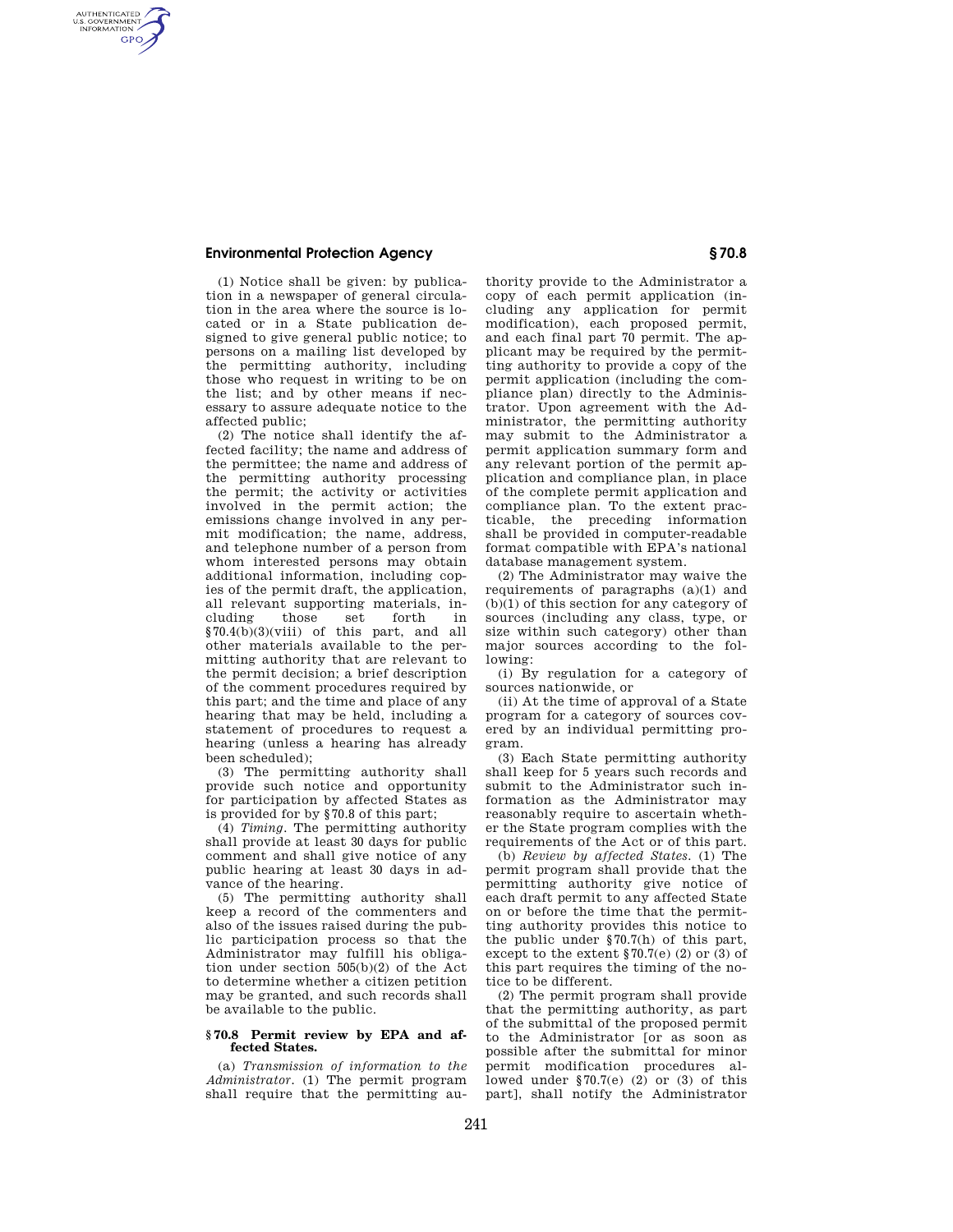and any affected State in writing of any refusal by the permitting authority to accept all recommendations for the proposed permit that the affected State submitted during the public or affected State review period. The notice shall include the permitting authority's reasons for not accepting any such recommendation. The permitting authority is not required to accept recommendations that are not based on applicable requirements or the requirements of this part.

(c) *EPA objection.* (1) The Administrator will object to the issuance of any proposed permit determined by the Administrator not to be in compliance with applicable requirements or requirements under this part. No permit for which an application must be transmitted to the Administrator under paragraph (a) of this section shall be issued if the Administrator objects to its issuance in writing within 45 days of receipt of the proposed permit and all necessary supporting information.

(2) Any EPA objection under paragraph (c)(1) of this section shall include a statement of the Administrator's reasons for objection and a description of the terms and conditions that the permit must include to respond to the objections. The Administrator will provide the permit applicant a copy of the objection.

(3) Failure of the permitting authority to do any of the following also shall constitute grounds for an objection:

(i) Comply with paragraphs (a) or (b) of this section;

(ii) Submit any information necessary to review adequately the proposed permit; or

(iii) Process the permit under the procedures approved to meet §70.7(h) of this part except for minor permit modifications.

(4) If the permitting authority fails, within 90 days after the date of an objection under paragraph (c)(1) of this section, to revise and submit a proposed permit in response to the objection, the Administrator will issue or deny the permit in accordance with the requirements of the Federal program promulgated under title V of this Act.

(d) *Public petitions to the Administrator.* The program shall provide that, if the Administrator does not object in

**§ 70.8 40 CFR Ch. I (7–1–10 Edition)** 

writing under paragraph (c) of this section, any person may petition the Administrator within 60 days after the expiration of the Administrator's 45-day review period to make such objection. Any such petition shall be based only on objections to the permit that were raised with reasonable specificity during the public comment period provided for in §70.7(h) of this part, unless the petitioner demonstrates that it was impracticable to raise such objections within such period, or unless the grounds for such objection arose after such period. If the Administrator objects to the permit as a result of a petition filed under this paragraph, the permitting authority shall not issue the permit until EPA's objection has been resolved, except that a petition for review does not stay the effectiveness of a permit or its requirements if the permit was issued after the end of the 45-day review period and prior to an EPA objection. If the permitting authority has issued a permit prior to receipt of an EPA objection under this paragraph, the Administrator will modify, terminate, or revoke such permit, and shall do so consistent with the procedures in  $\S 70.7(g)$  (4) or (5) (i) and (ii) of this part except in unusual circumstances, and the permitting authority may thereafter issue only a revised permit that satisfies EPA's objection. In any case, the source will not be in violation of the requirement to have submitted a timely and complete application.

(e) *Prohibition on default issuance.*  Consistent with  $$70.4(b)(3)(ix)$  of this part, for the purposes of Federal law and title V of the Act, no State program may provide that a part 70 permit (including a permit renewal or modification) will issue until affected States and EPA have had an opportunity to review the proposed permit as required under this section. When the program is submitted for EPA review, the State Attorney General or independent legal counsel shall certify that no applicable provision of State law requires that a part 70 permit or renewal be issued after a certain time if the permitting authority has failed to take action on the application (or includes any other similar provision